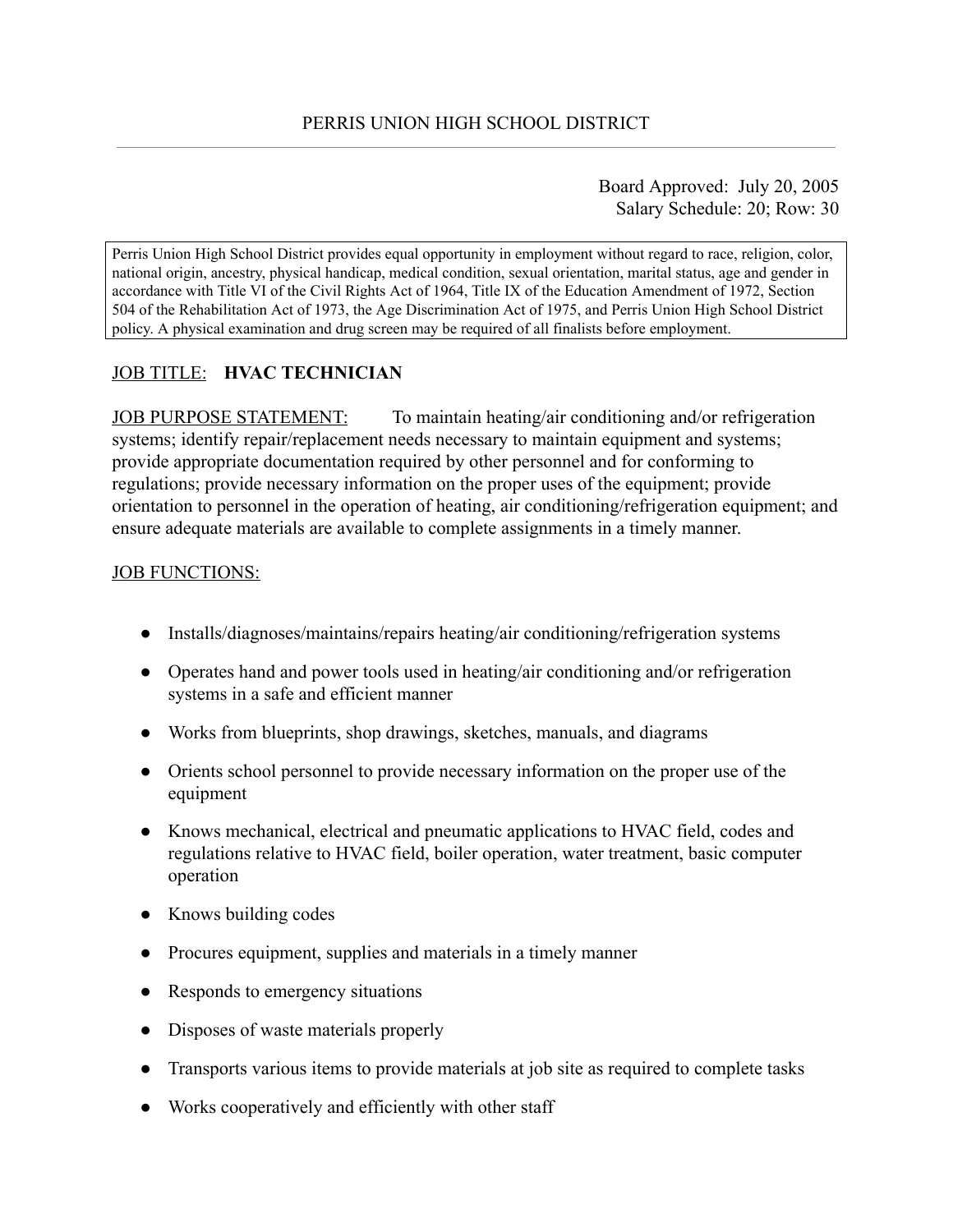## JOB TITLE: **HVAC TECHNICIAN** Page 2

### JOB FUNCTIONS – continued

- Performs basic math to calculate measurements, quantities, etc.
- Records and documents information to provide written support and/or convey information
- Performs other related duties as assigned or needed

### PHYSICAL ABILITIES:

- Visual ability to read handwritten/typed documents, instructions, the display screen of various equipment and machines, and blueprints and schematics
- Able to conduct verbal conversation in English
- Able to hear normal range verbal conversation (approximately 60 decibels)
- Able to sit, stand, stoop, kneel, bend, lift (50 pounds), carry (50 pounds), climb, and walk
- Able to push and/or pull a variety of tools, equipment and objects weighing up to 50 pounds
- Able to sustain manual labor up to 6 hours
- Able to exhibit a full range of motion for shoulder, elbow, back, hip, and knee
- Able to use respirators, for personal protection, as necessary
- Able to work at various elevated heights and in restricted spaces in a safe and effective manner
- Able to work with a variety of chemical agents in a safe and effective manner without allergic reaction
- Able to demonstrate manual dexterity necessary to perform fine maintenance procedures
- Able to operate a variety of motor vehicles, powered industrial vehicles, equipment, and tools associated with the maintenance trades in a safe and effective manner

#### JOB QUALIFICATIONS:

#### Education:

● High School Diploma or General Education Diploma